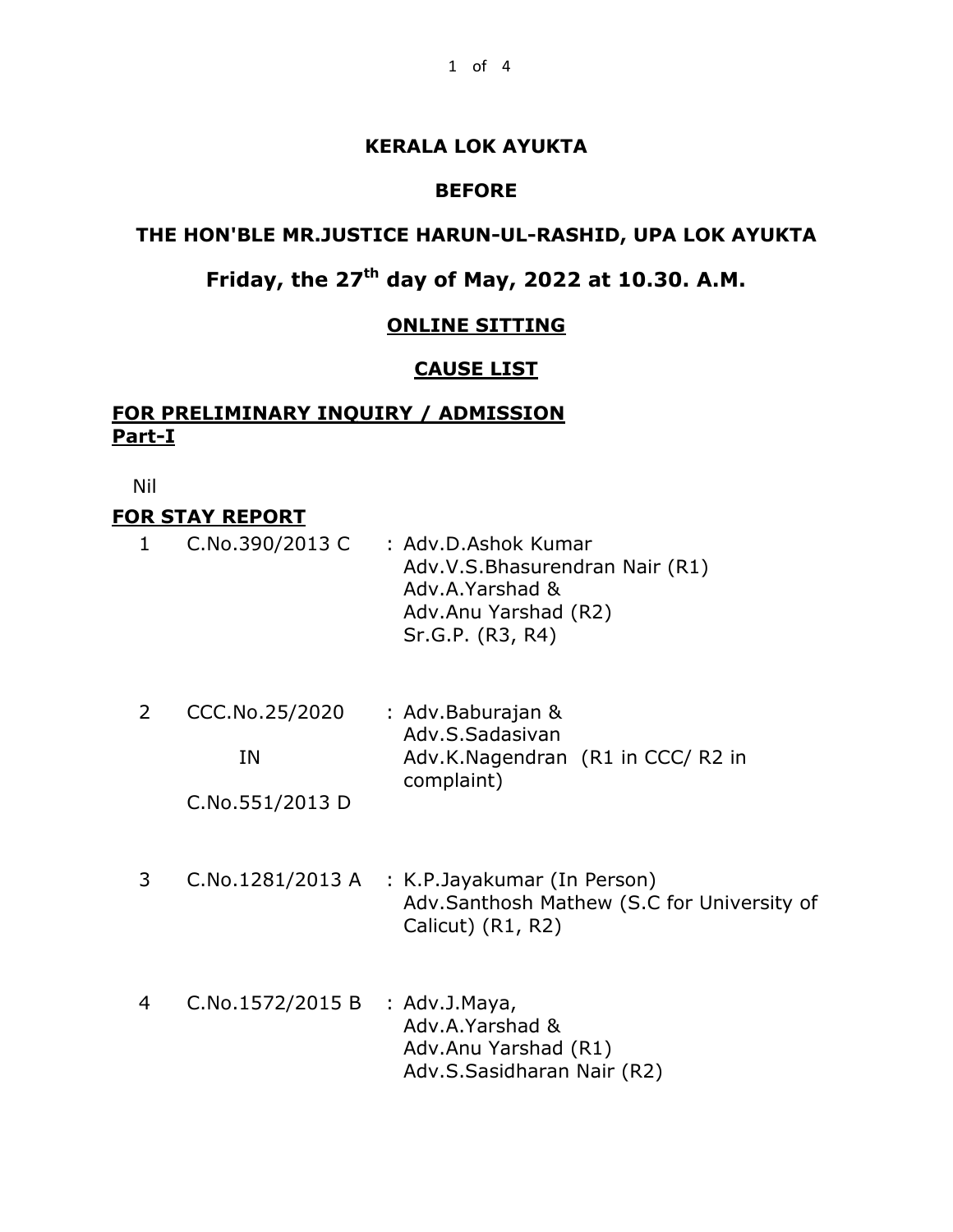5 C.No.1060/2016 B : Adv.Paraniyam Devakumar Adv.Anayara.S.P. Sohanlal (R1) Adv.Rubeena Hilal, Amicus Curie (R2) Adv.Cherunniyoor P. Sasidharan Nair (R3 & R4)

# **C/W**

- 6 C.No.1062/2016 C : Adv.Paraniyam Devakumar Adv.Anayara.S.P. Sohanlal (R1) Adv.Rubeena Hilal, Amicus Curie (R2) Adv.Cherunniyoor P Sasidharan Nair (R3, R4)
- 7 CCC 05/2021 IN : Adv. R. Raveendran Nair Sr.G.P. (R1 & R2)
	- C.No. 72/2019 D Adv.S.Gopalakrishna Pillai (R3)

8 C.No.18/2021 B : Adv. V.P. Vipinkumar Sr.GP (R2 & R3)

#### **FOR STEPS/EVIDENCE**

9 C.No.742/2015 C : Adv.Gireessh Kumar A.G. Manoharan Thampi, Village Officer, Kadakampally (R1) (In Person) Sr.GP (R2) Adv.Vinod R. (R3)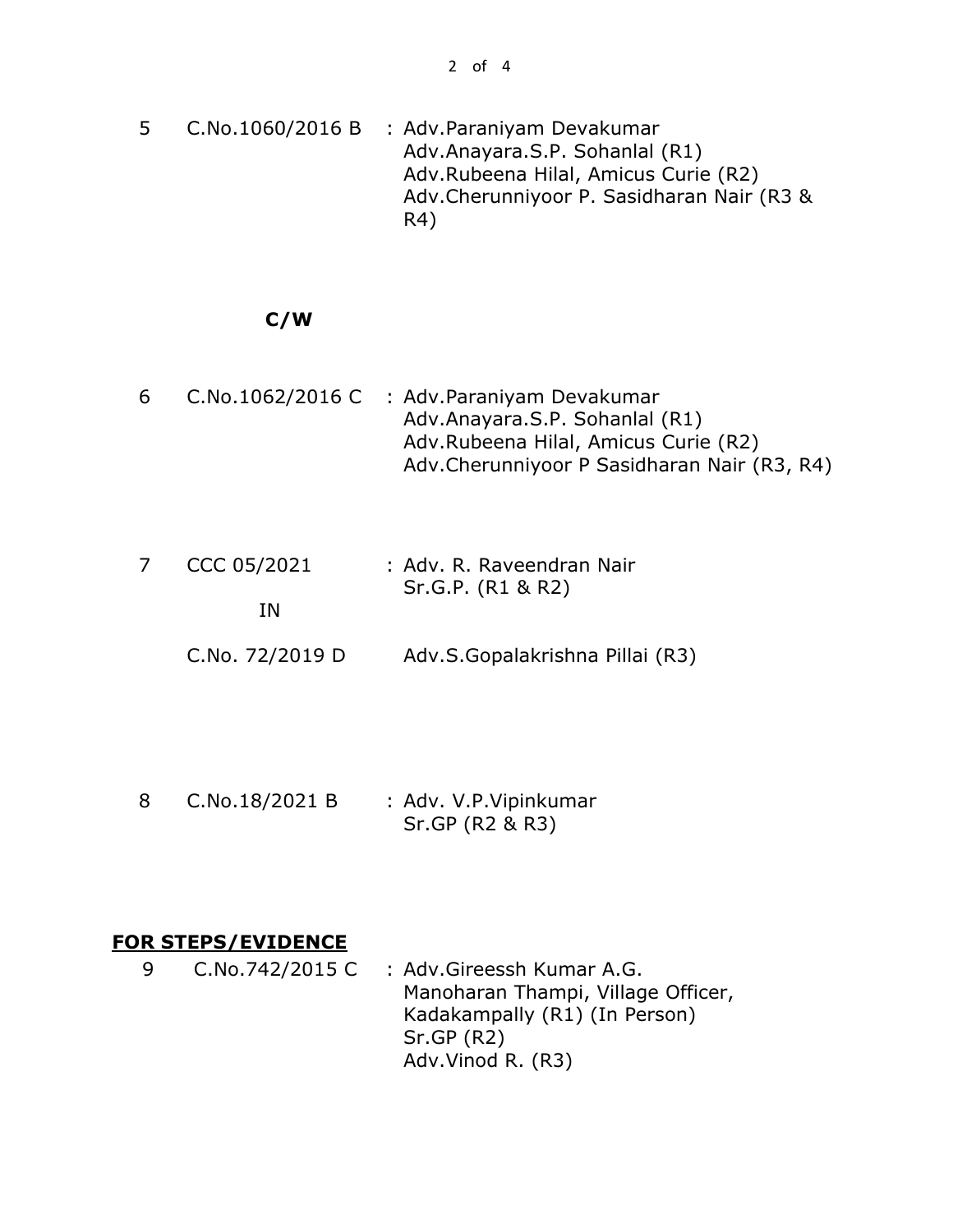## **FOR HEARING ON COMPLAINT**

- 10 C.No.720/2017 D : Adv. N. Anil Kumar Sajeev.R (R1) Adv. M.C. Ashi (R1 & R3) Sr.GP (R2)
- 11 C.No.529/2018 A : Adv.K.K.Mohanadas Adv.Isaac Samuel (R1, R2, R3), SC for Kerala Water Authority
- 12 C.No.60/2019 B I.A.No.304/2019 : Adv.Sandeep T.George Sr.GP (R1 to R3) Adv.Rinu S.Aswan (R4)
- 13 C.No.321/2019 A : Adv. B. Vasudevan Nair Sr.GP (R1 & R2)

**Google Meet Link :- <https://meet.google.com/tgq-vjcu-sbo>**

\*\*\*\*\*\*\*\*\*\*\*\*\*\*